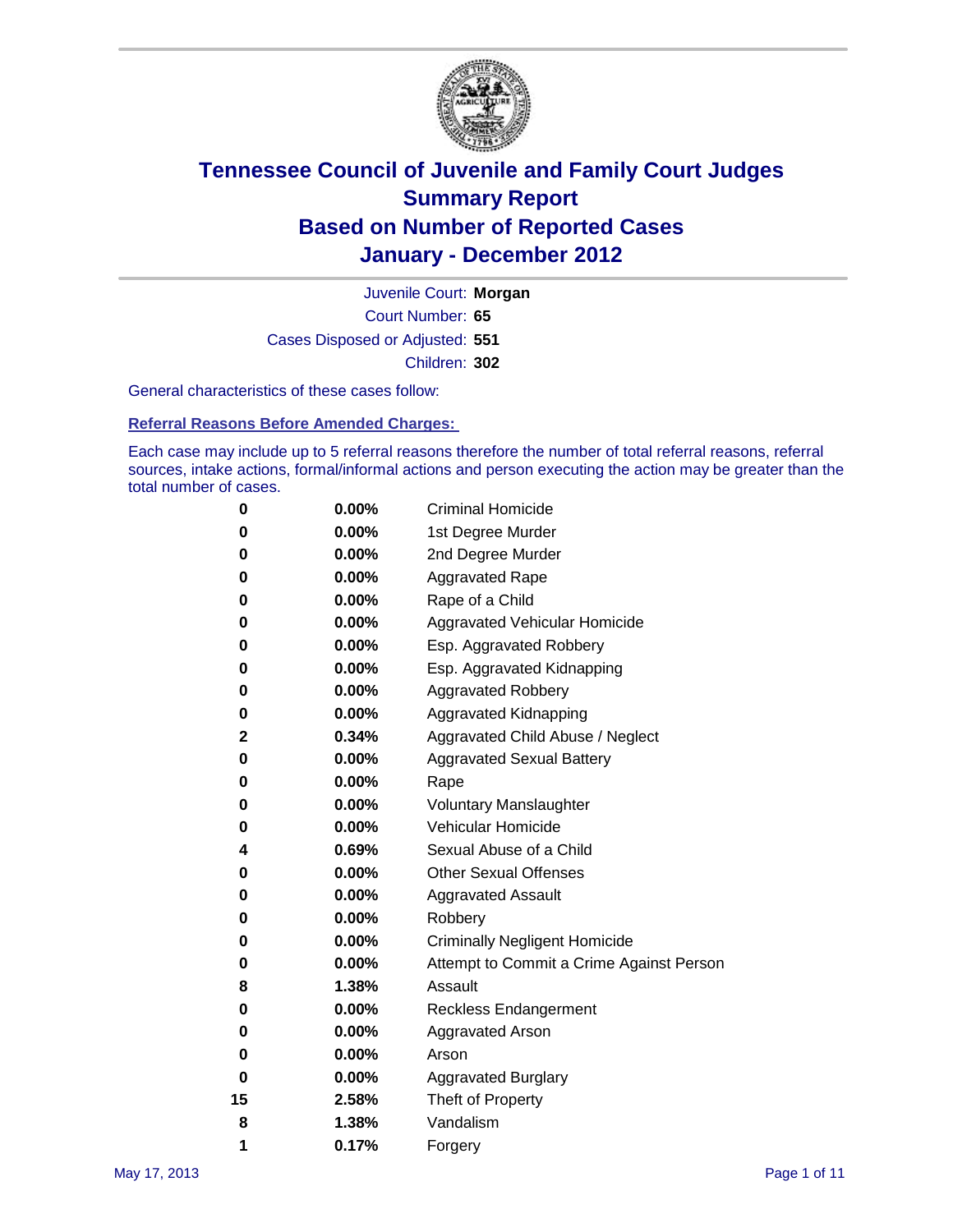

Court Number: **65** Juvenile Court: **Morgan** Cases Disposed or Adjusted: **551** Children: **302**

#### **Referral Reasons Before Amended Charges:**

Each case may include up to 5 referral reasons therefore the number of total referral reasons, referral sources, intake actions, formal/informal actions and person executing the action may be greater than the total number of cases.

| 0  | 0.00% | <b>Worthless Checks</b>                                     |
|----|-------|-------------------------------------------------------------|
| 0  | 0.00% | Illegal Possession / Fraudulent Use of Credit / Debit Cards |
| 10 | 1.72% | <b>Burglary</b>                                             |
| 0  | 0.00% | Unauthorized Use of a Vehicle                               |
| 0  | 0.00% | <b>Cruelty to Animals</b>                                   |
| 0  | 0.00% | Sale of Controlled Substances                               |
| 1  | 0.17% | <b>Other Drug Offenses</b>                                  |
| 8  | 1.38% | Possession of Controlled Substances                         |
| 0  | 0.00% | <b>Criminal Attempt</b>                                     |
| 0  | 0.00% | Carrying Weapons on School Property                         |
| 0  | 0.00% | Unlawful Carrying / Possession of a Weapon                  |
| 2  | 0.34% | <b>Evading Arrest</b>                                       |
| 0  | 0.00% | Escape                                                      |
| 0  | 0.00% | Driving Under Influence (DUI)                               |
| 2  | 0.34% | Possession / Consumption of Alcohol                         |
| 1  | 0.17% | Resisting Stop, Frisk, Halt, Arrest or Search               |
| 0  | 0.00% | <b>Aggravated Criminal Trespass</b>                         |
| 0  | 0.00% | Harassment                                                  |
| 0  | 0.00% | Failure to Appear                                           |
| 0  | 0.00% | Filing a False Police Report                                |
| 0  | 0.00% | Criminal Impersonation                                      |
| 1  | 0.17% | <b>Disorderly Conduct</b>                                   |
| 1  | 0.17% | <b>Criminal Trespass</b>                                    |
| 6  | 1.03% | <b>Public Intoxication</b>                                  |
| 0  | 0.00% | Gambling                                                    |
| 14 | 2.41% | Traffic                                                     |
| 0  | 0.00% | <b>Local Ordinances</b>                                     |
| 8  | 1.38% | Violation of Wildlife Regulations                           |
| 1  | 0.17% | Contempt of Court                                           |
| 7  | 1.20% | Violation of Probation                                      |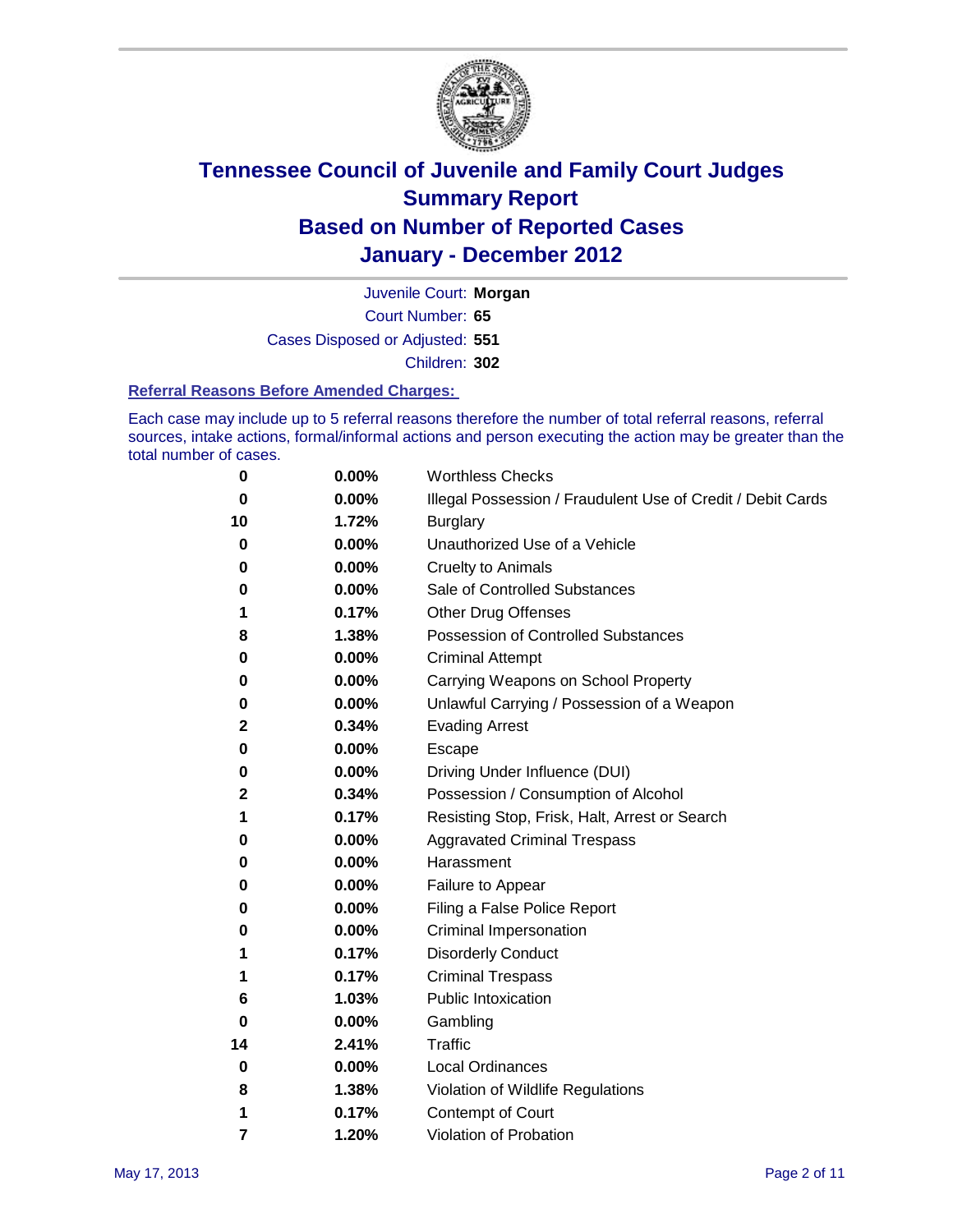

Court Number: **65** Juvenile Court: **Morgan** Cases Disposed or Adjusted: **551** Children: **302**

#### **Referral Reasons Before Amended Charges:**

Each case may include up to 5 referral reasons therefore the number of total referral reasons, referral sources, intake actions, formal/informal actions and person executing the action may be greater than the total number of cases.

| 1        | 0.17%    | Violation of Aftercare                 |
|----------|----------|----------------------------------------|
| 7        | 1.20%    | Unruly Behavior                        |
| 16       | 2.75%    | Truancy                                |
| 4        | 0.69%    | In-State Runaway                       |
| 0        | 0.00%    | Out-of-State Runaway                   |
| 23       | 3.96%    | Possession of Tobacco Products         |
| 0        | 0.00%    | Violation of a Valid Court Order       |
| $\bf{0}$ | 0.00%    | <b>Violation of Curfew</b>             |
| 4        | 0.69%    | <b>Sexually Abused Child</b>           |
| 0        | 0.00%    | <b>Physically Abused Child</b>         |
| 81       | 13.94%   | Dependency / Neglect                   |
|          | 0.17%    | Termination of Parental Rights         |
| 0        | 0.00%    | <b>Violation of Pretrial Diversion</b> |
| 0        | 0.00%    | Violation of Informal Adjustment       |
| 237      | 40.79%   | <b>Judicial Review</b>                 |
| 0        | 0.00%    | <b>Administrative Review</b>           |
| 0        | $0.00\%$ | <b>Foster Care Review</b>              |
| 99       | 17.04%   | Custody                                |
| 6        | 1.03%    | Visitation                             |
|          | 0.17%    | Paternity / Legitimation               |
| 0        | 0.00%    | <b>Child Support</b>                   |
| 0        | 0.00%    | <b>Request for Medical Treatment</b>   |
| 0        | 0.00%    | <b>Consent to Marry</b>                |
| 1        | 0.17%    | Other                                  |
| 581      | 100.00%  | <b>Total Referrals</b>                 |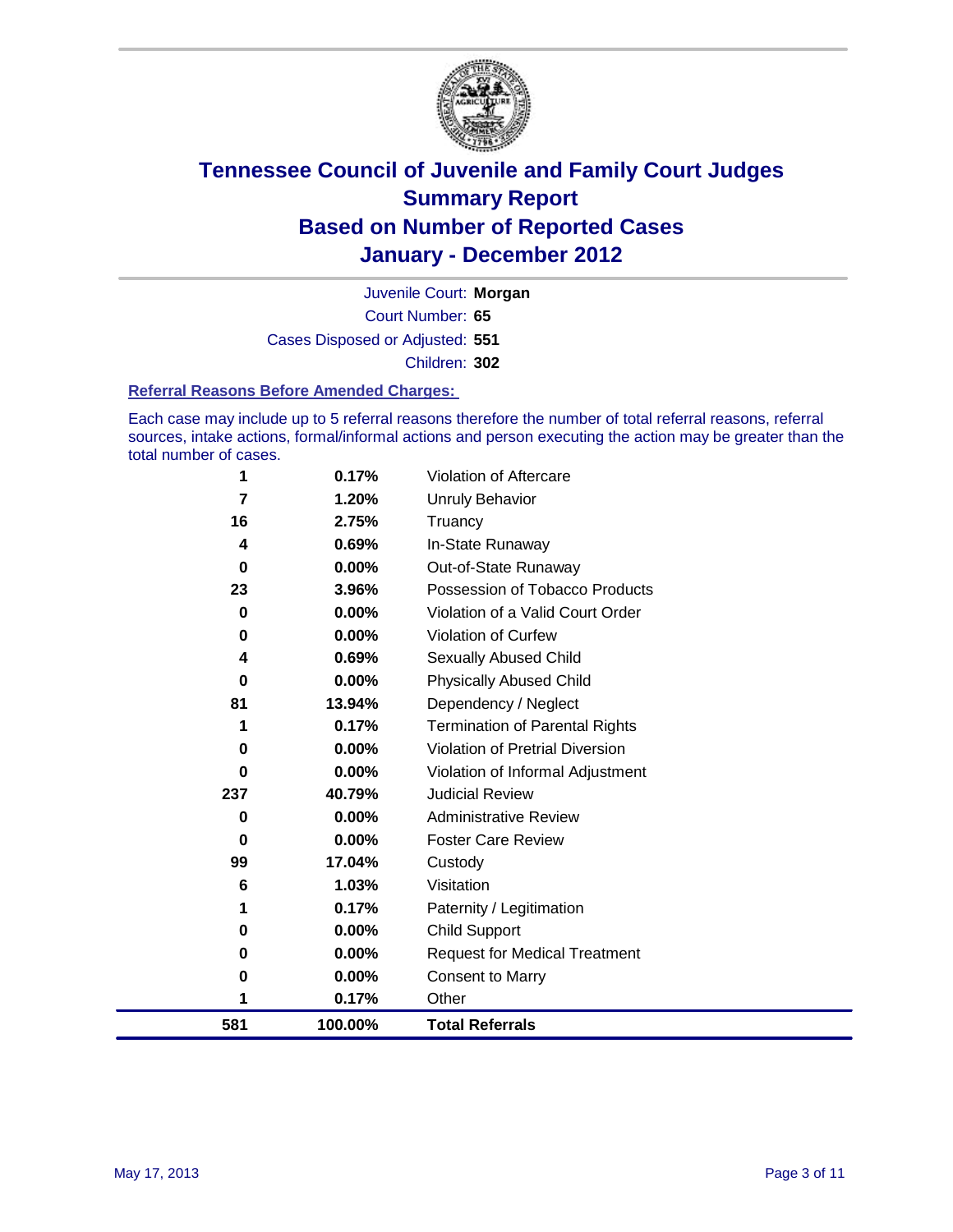

| Juvenile Court: Morgan     |                                 |                                   |  |  |  |
|----------------------------|---------------------------------|-----------------------------------|--|--|--|
| Court Number: 65           |                                 |                                   |  |  |  |
|                            | Cases Disposed or Adjusted: 551 |                                   |  |  |  |
|                            | Children: 302                   |                                   |  |  |  |
| <b>Referral Sources: 1</b> |                                 |                                   |  |  |  |
| 109                        | 18.76%                          | Law Enforcement                   |  |  |  |
| 29                         | 4.99%                           | Parents                           |  |  |  |
| 119                        | 20.48%                          | Relatives                         |  |  |  |
| 0                          | 0.00%                           | Self                              |  |  |  |
| 49                         | 8.43%                           | School                            |  |  |  |
| 0                          | 0.00%                           | <b>CSA</b>                        |  |  |  |
| 225                        | 38.73%                          | <b>DCS</b>                        |  |  |  |
| 0                          | 0.00%                           | <b>Other State Department</b>     |  |  |  |
| $\bf{0}$                   | 0.00%                           | <b>District Attorney's Office</b> |  |  |  |
| 38                         | 6.54%                           | <b>Court Staff</b>                |  |  |  |
| 8                          | 1.38%                           | Social Agency                     |  |  |  |
| $\mathbf{2}$               | 0.34%                           | <b>Other Court</b>                |  |  |  |
| 0                          | 0.00%                           | Victim                            |  |  |  |
| 0                          | 0.00%                           | Child & Parent                    |  |  |  |
| $\bf{0}$                   | 0.00%                           | Hospital                          |  |  |  |
| 1                          | 0.17%                           | Unknown                           |  |  |  |
| 1                          | 0.17%                           | Other                             |  |  |  |
| 581                        | 100.00%                         | <b>Total Referral Sources</b>     |  |  |  |

### **Age of Child at Referral: 2**

| 1<br>0 | 0.33%<br>$0.00\%$ | Ages 19 and Over<br>Unknown |
|--------|-------------------|-----------------------------|
|        |                   |                             |
|        |                   |                             |
|        | 13.25%            | Ages 17 through 18          |
| 60     | 19.87%            | Ages 15 through 16          |
| 30     | 9.93%             | Ages 13 through 14          |
| 22     | 7.28%             | Ages 11 through 12          |
| 149    | 49.34%            | Ages 10 and Under           |
|        | 40                |                             |

<sup>1</sup> If different than number of Referral Reasons (581), verify accuracy of your court's data.

<sup>2</sup> One child could be counted in multiple categories, verify accuracy of your court's data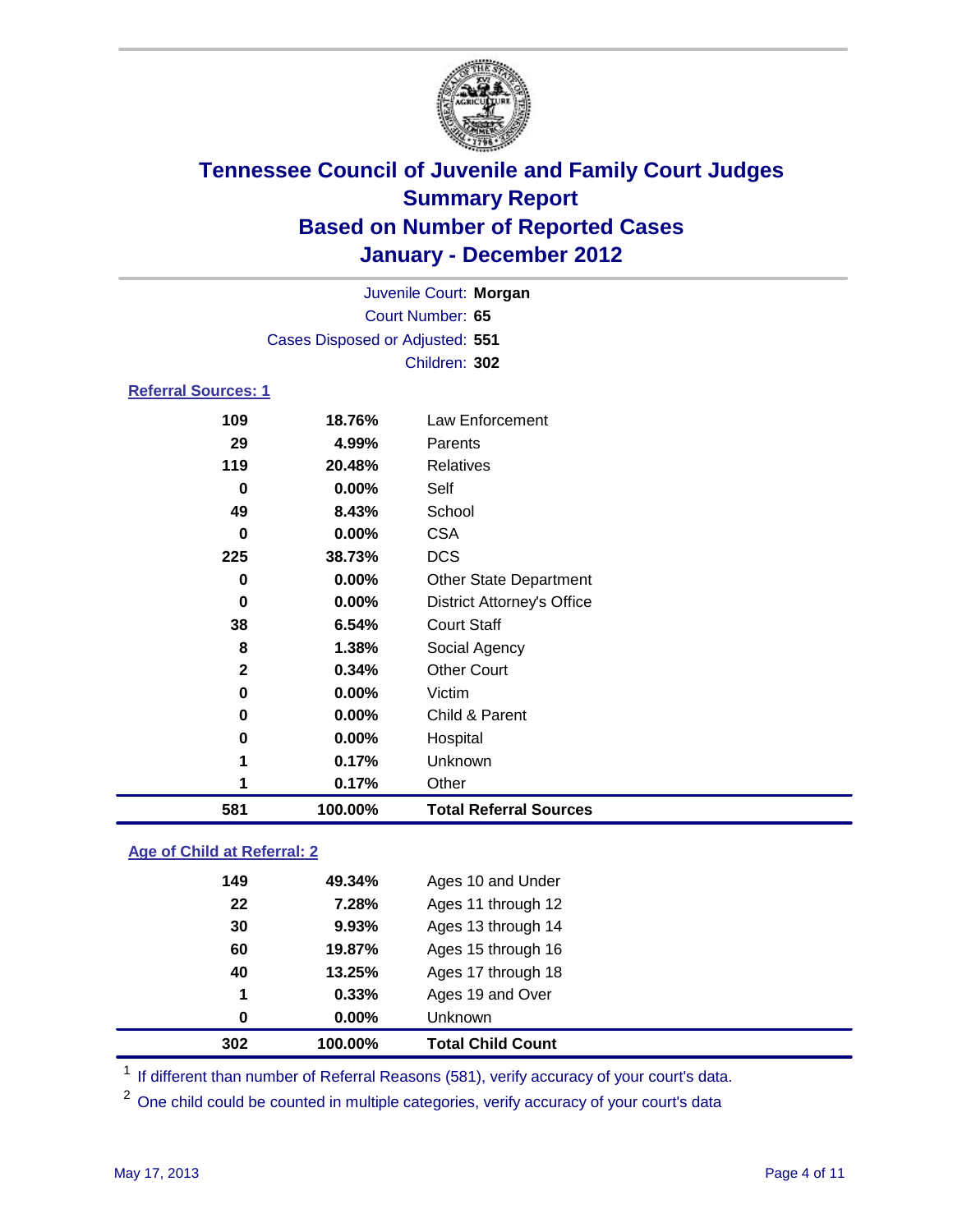

| Juvenile Court: Morgan                  |                                 |                          |  |  |
|-----------------------------------------|---------------------------------|--------------------------|--|--|
| Court Number: 65                        |                                 |                          |  |  |
|                                         | Cases Disposed or Adjusted: 551 |                          |  |  |
|                                         |                                 | Children: 302            |  |  |
| Sex of Child: 1                         |                                 |                          |  |  |
| 177                                     | 58.61%                          | Male                     |  |  |
| 125                                     | 41.39%                          | Female                   |  |  |
| $\mathbf 0$                             | 0.00%                           | Unknown                  |  |  |
| 302                                     | 100.00%                         | <b>Total Child Count</b> |  |  |
| Race of Child: 1                        |                                 |                          |  |  |
| 296                                     | 98.01%                          | White                    |  |  |
| $\pmb{0}$                               | 0.00%                           | African American         |  |  |
| $\mathbf 0$                             | 0.00%                           | Native American          |  |  |
| 0                                       | 0.00%                           | Asian                    |  |  |
| 6                                       | 1.99%                           | Mixed                    |  |  |
| $\mathbf 0$                             | 0.00%                           | Unknown                  |  |  |
| 302                                     | 100.00%                         | <b>Total Child Count</b> |  |  |
| <b>Hispanic Origin: 1</b>               |                                 |                          |  |  |
| 1                                       | 0.33%                           | Yes                      |  |  |
| 298                                     | 98.68%                          | No                       |  |  |
| 3                                       | 0.99%                           | Unknown                  |  |  |
| 302                                     | 100.00%                         | <b>Total Child Count</b> |  |  |
| <b>School Enrollment of Children: 1</b> |                                 |                          |  |  |
| 219                                     | 72.52%                          | Yes                      |  |  |
| 83                                      | 27.48%                          | <b>No</b>                |  |  |
| $\mathbf 0$                             | 0.00%                           | Unknown                  |  |  |
| 302                                     | 100.00%                         | <b>Total Child Count</b> |  |  |

One child could be counted in multiple categories, verify accuracy of your court's data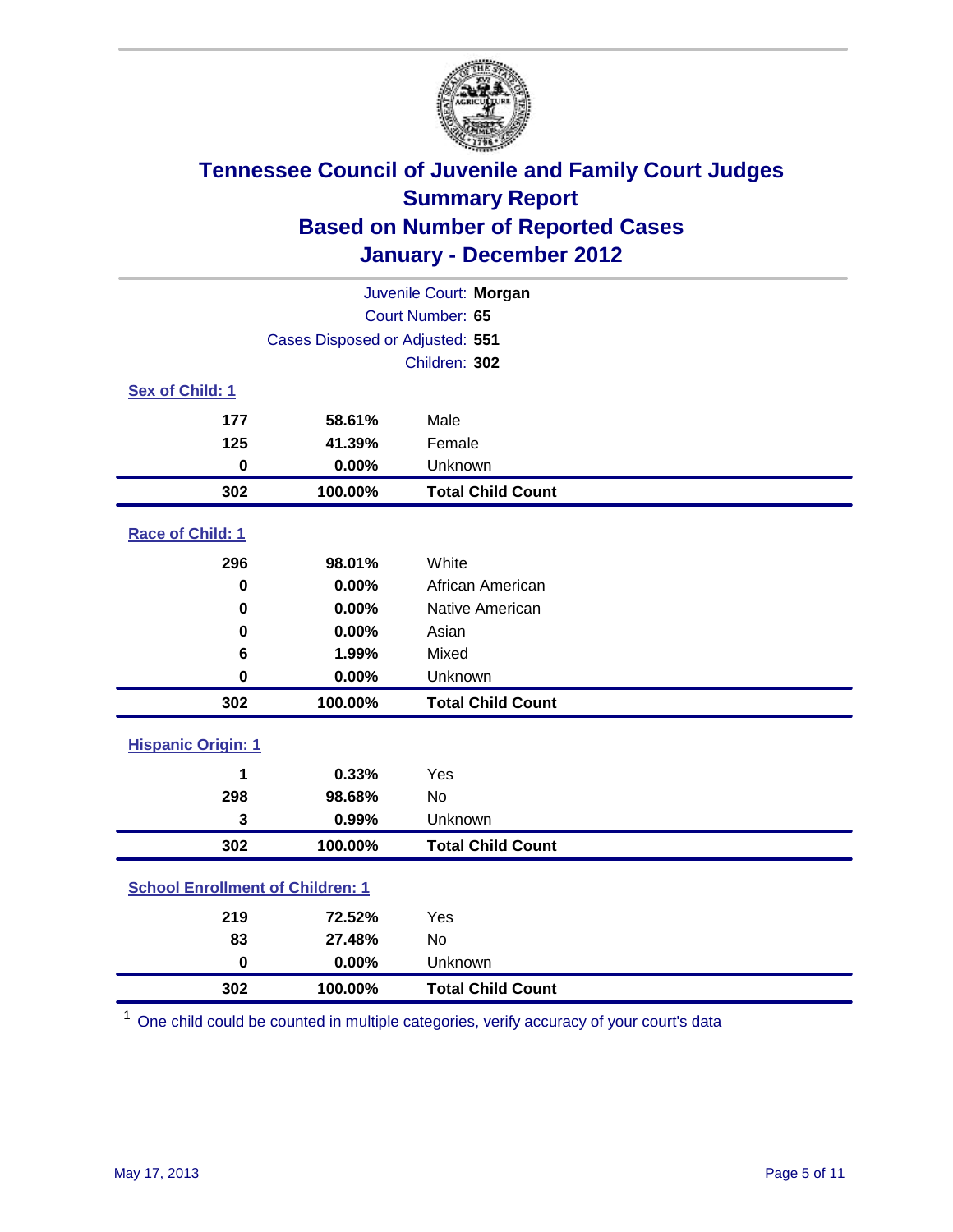

Court Number: **65** Juvenile Court: **Morgan** Cases Disposed or Adjusted: **551** Children: **302**

### **Living Arrangement of Child at Time of Referral: 1**

| 302 | 100.00%  | <b>Total Child Count</b>     |
|-----|----------|------------------------------|
|     | 0.33%    | Other                        |
| 0   | 0.00%    | Unknown                      |
| 0   | $0.00\%$ | Independent                  |
| 0   | 0.00%    | In an Institution            |
| 3   | $0.99\%$ | In a Residential Center      |
| 3   | 0.99%    | In a Group Home              |
| 26  | 8.61%    | With Foster Family           |
| 8   | 2.65%    | With Adoptive Parents        |
| 110 | 36.42%   | <b>With Relatives</b>        |
| 21  | 6.95%    | With Father                  |
| 68  | 22.52%   | <b>With Mother</b>           |
| 3   | 0.99%    | With Mother and Stepfather   |
| 5   | 1.66%    | With Father and Stepmother   |
| 54  | 17.88%   | With Both Biological Parents |
|     |          |                              |

#### **Type of Detention: 2**

| 551      | 100.00%  | <b>Total Detention Count</b> |  |
|----------|----------|------------------------------|--|
| 0        | $0.00\%$ | Other                        |  |
| 550      | 99.82%   | Does Not Apply               |  |
| $\bf{0}$ | $0.00\%$ | <b>Unknown</b>               |  |
| 0        | 0.00%    | <b>Psychiatric Hospital</b>  |  |
| 0        | 0.00%    | Jail - No Separation         |  |
| 0        | $0.00\%$ | Jail - Partial Separation    |  |
| 0        | $0.00\%$ | Jail - Complete Separation   |  |
| 1        | 0.18%    | Juvenile Detention Facility  |  |
| 0        | $0.00\%$ | Non-Secure Placement         |  |
|          |          |                              |  |

<sup>1</sup> One child could be counted in multiple categories, verify accuracy of your court's data

<sup>2</sup> If different than number of Cases (551) verify accuracy of your court's data.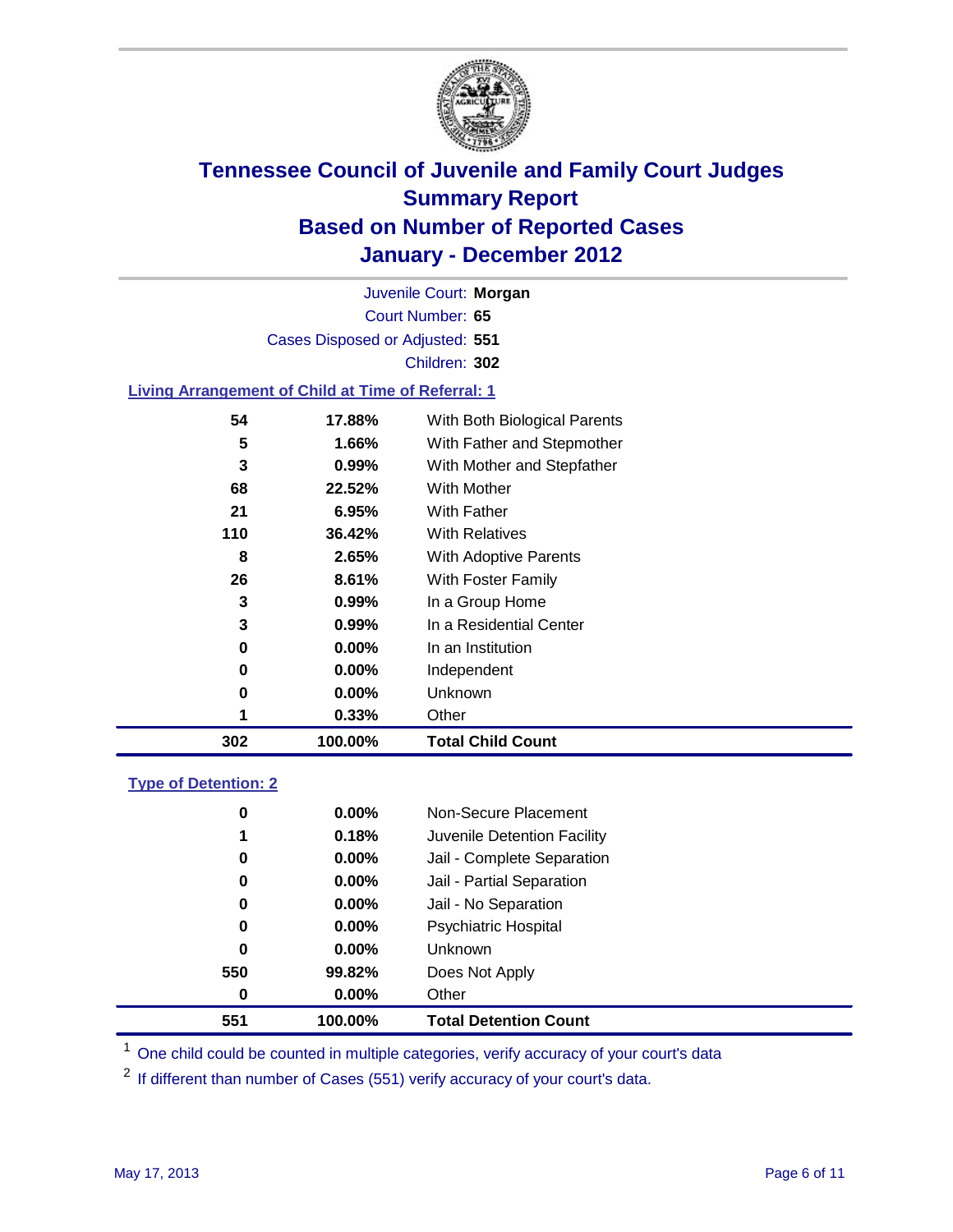

|                                                    | Juvenile Court: Morgan          |                                      |  |  |  |  |
|----------------------------------------------------|---------------------------------|--------------------------------------|--|--|--|--|
|                                                    | Court Number: 65                |                                      |  |  |  |  |
|                                                    | Cases Disposed or Adjusted: 551 |                                      |  |  |  |  |
|                                                    | Children: 302                   |                                      |  |  |  |  |
| <b>Placement After Secure Detention Hearing: 1</b> |                                 |                                      |  |  |  |  |
|                                                    | 0.18%                           | Returned to Prior Living Arrangement |  |  |  |  |
| $\bf{0}$                                           | 0.00%                           | Juvenile Detention Facility          |  |  |  |  |
| 0                                                  | 0.00%                           | Jail                                 |  |  |  |  |
| 0                                                  | 0.00%                           | Shelter / Group Home                 |  |  |  |  |
| $\bf{0}$                                           | 0.00%                           | Foster Family Home                   |  |  |  |  |
| 0                                                  | 0.00%                           | Psychiatric Hospital                 |  |  |  |  |
| 0                                                  | 0.00%                           | Unknown                              |  |  |  |  |
| 550                                                | 99.82%                          | Does Not Apply                       |  |  |  |  |
| $\mathbf 0$                                        | 0.00%                           | Other                                |  |  |  |  |
| 551                                                | 100.00%                         | <b>Total Placement Count</b>         |  |  |  |  |
| <b>Intake Actions: 2</b>                           |                                 |                                      |  |  |  |  |
|                                                    |                                 |                                      |  |  |  |  |
| 293                                                | 50.43%                          | <b>Petition Filed</b>                |  |  |  |  |
| 3                                                  | 0.52%                           | <b>Motion Filed</b>                  |  |  |  |  |
| 46                                                 | 7.92%                           | <b>Citation Processed</b>            |  |  |  |  |
| 0                                                  | 0.00%                           | Notification of Paternity Processed  |  |  |  |  |
| 238                                                | 40.96%                          | Scheduling of Judicial Review        |  |  |  |  |
| 0                                                  | 0.00%                           | Scheduling of Administrative Review  |  |  |  |  |
|                                                    | 0.17%                           | Scheduling of Foster Care Review     |  |  |  |  |
| 0                                                  | 0.00%                           | <b>Unknown</b>                       |  |  |  |  |
| 0                                                  | 0.00%                           | Does Not Apply                       |  |  |  |  |
| 0                                                  | 0.00%                           | Other                                |  |  |  |  |
| 581                                                | 100.00%                         | <b>Total Intake Count</b>            |  |  |  |  |

<sup>1</sup> If different than number of Cases (551) verify accuracy of your court's data.

<sup>2</sup> If different than number of Referral Reasons (581), verify accuracy of your court's data.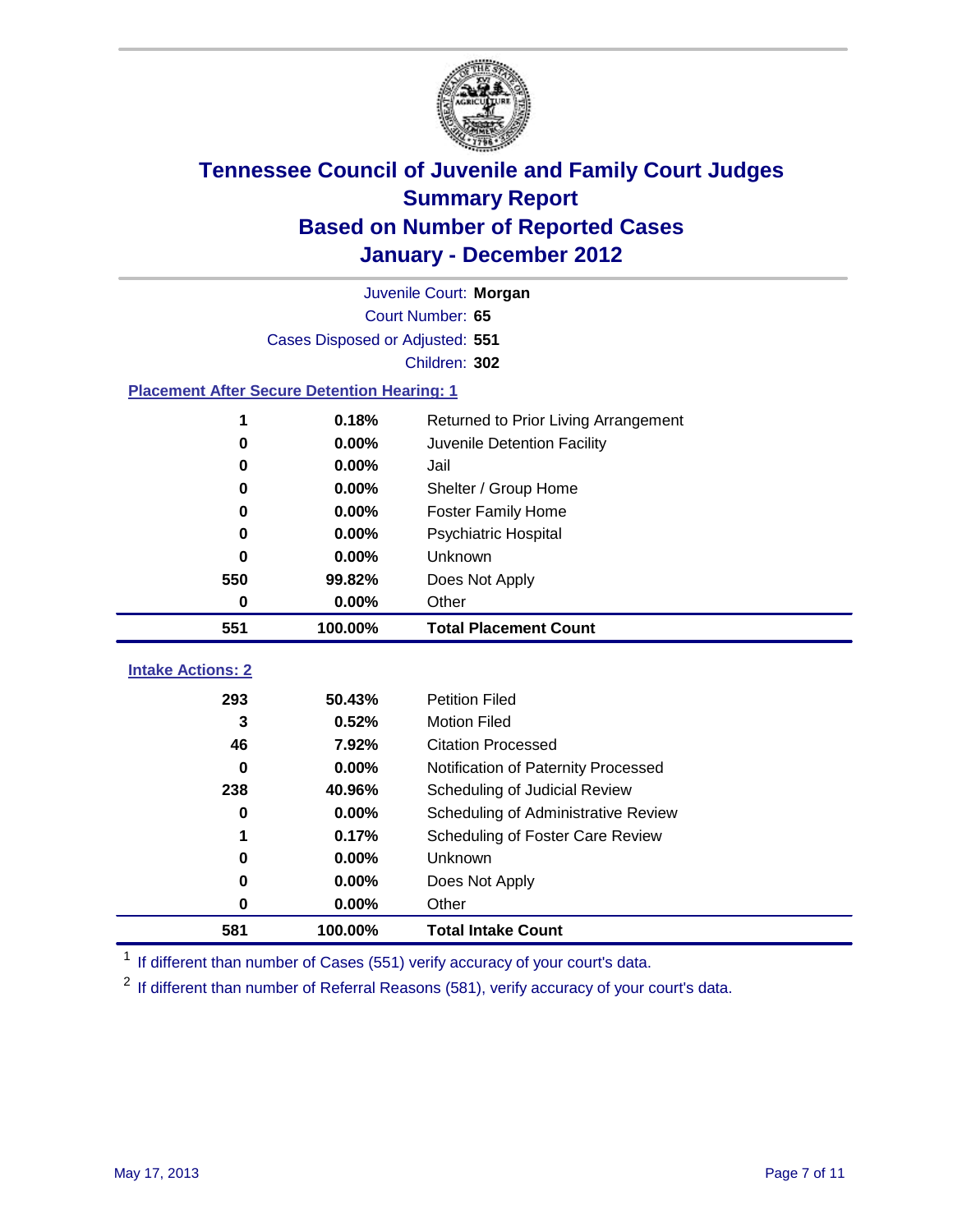

Court Number: **65** Juvenile Court: **Morgan** Cases Disposed or Adjusted: **551** Children: **302**

### **Last Grade Completed by Child: 1**

| 302 | 100.00% | <b>Total Child Count</b> |
|-----|---------|--------------------------|
| 0   | 0.00%   | Other                    |
| 0   | 0.00%   | Unknown                  |
| 105 | 34.77%  | Never Attended School    |
| 4   | 1.32%   | Graduated                |
| 1   | 0.33%   | <b>GED</b>               |
| 0   | 0.00%   | Non-Graded Special Ed    |
| 0   | 0.00%   | 12th Grade               |
| 29  | 9.60%   | 11th Grade               |
| 20  | 6.62%   | 10th Grade               |
| 29  | 9.60%   | 9th Grade                |
| 22  | 7.28%   | 8th Grade                |
| 20  | 6.62%   | 7th Grade                |
| 12  | 3.97%   | 6th Grade                |
| 6   | 1.99%   | 5th Grade                |
| 16  | 5.30%   | 4th Grade                |
| 10  | 3.31%   | 3rd Grade                |
| 9   | 2.98%   | 2nd Grade                |
| 19  | 6.29%   | 1st Grade                |
| 0   | 0.00%   | Kindergarten             |
| 0   | 0.00%   | Preschool                |
| 0   | 0.00%   | Too Young for School     |

### **Enrolled in Special Education: 1**

| Unknown | $0.00\%$ | 0   |
|---------|----------|-----|
| No      | 100.00%  | 302 |
| Yes     | $0.00\%$ | 0   |
|         |          |     |

One child could be counted in multiple categories, verify accuracy of your court's data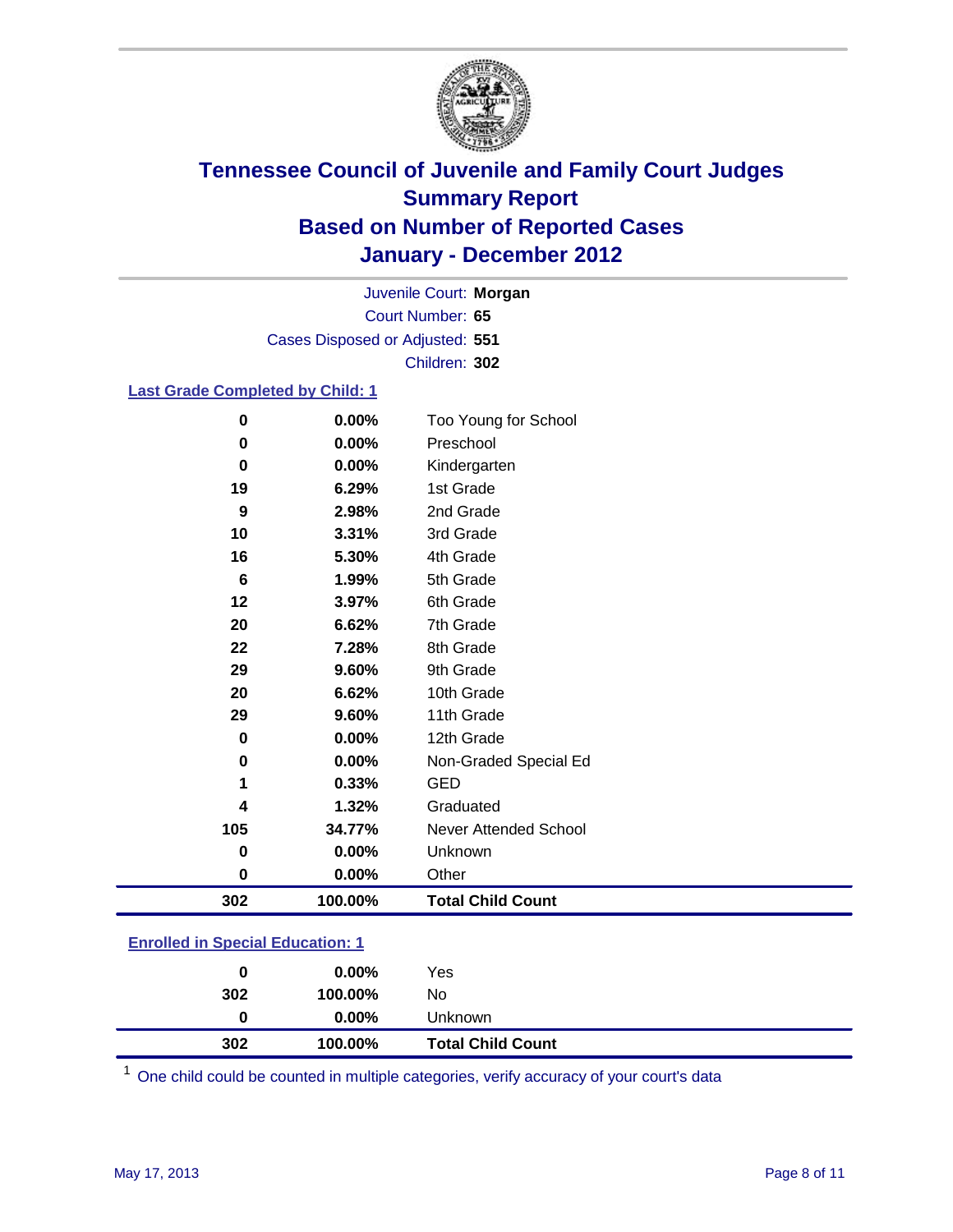

|                              |                                 | Juvenile Court: Morgan    |
|------------------------------|---------------------------------|---------------------------|
|                              |                                 | Court Number: 65          |
|                              | Cases Disposed or Adjusted: 551 |                           |
|                              |                                 | Children: 302             |
| <b>Action Executed By: 1</b> |                                 |                           |
| 579                          | 99.66%                          | Judge                     |
| 0                            | $0.00\%$                        | Magistrate                |
| $\mathbf{2}$                 | 0.34%                           | <b>YSO</b>                |
| 0                            | $0.00\%$                        | Other                     |
| 0                            | 0.00%                           | Unknown                   |
| 581                          | 100.00%                         | <b>Total Action Count</b> |

### **Formal / Informal Actions: 1**

| 18  | 3.10%    | Dismissed                                        |
|-----|----------|--------------------------------------------------|
| 0   | $0.00\%$ | Retired / Nolle Prosequi                         |
| 0   | $0.00\%$ | <b>Complaint Substantiated Delinquent</b>        |
| 0   | $0.00\%$ | <b>Complaint Substantiated Status Offender</b>   |
| 2   | 0.34%    | <b>Complaint Substantiated Dependent/Neglect</b> |
| 1   | 0.17%    | <b>Complaint Substantiated Abused</b>            |
| 0   | $0.00\%$ | <b>Complaint Substantiated Mentally III</b>      |
| 38  | 6.54%    | Informal Adjustment                              |
| 0   | $0.00\%$ | <b>Pretrial Diversion</b>                        |
| 0   | $0.00\%$ | <b>Transfer to Adult Court Hearing</b>           |
| 0   | $0.00\%$ | Charges Cleared by Transfer to Adult Court       |
| 195 | 33.56%   | Special Proceeding                               |
| 87  | 14.97%   | <b>Review Concluded</b>                          |
| 240 | 41.31%   | Case Held Open                                   |
| 0   | $0.00\%$ | Other                                            |
| 0   | $0.00\%$ | Unknown                                          |
| 581 | 100.00%  | <b>Total Action Count</b>                        |

<sup>1</sup> If different than number of Referral Reasons (581), verify accuracy of your court's data.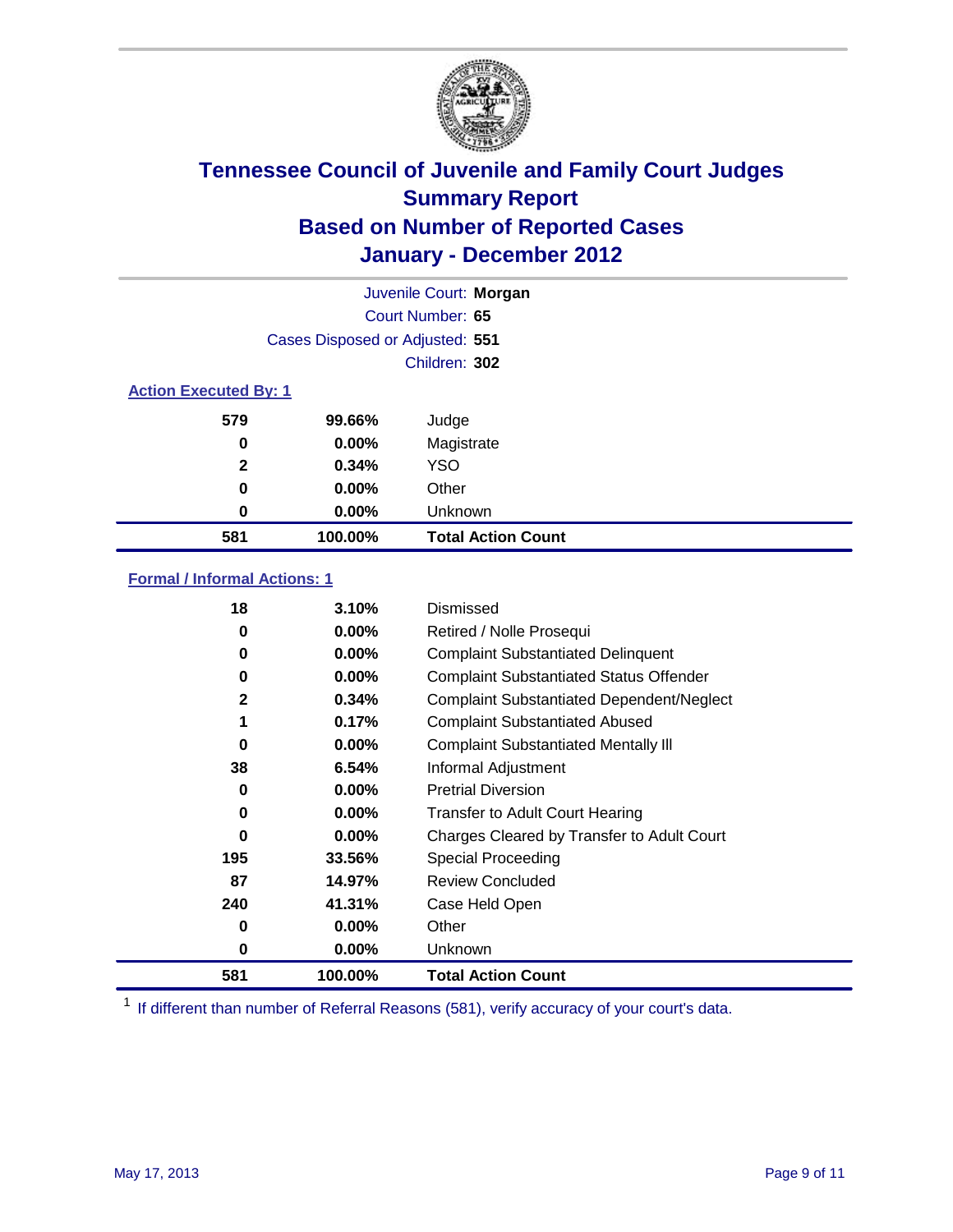

|                       |                                 | Juvenile Court: Morgan                                |
|-----------------------|---------------------------------|-------------------------------------------------------|
|                       |                                 | Court Number: 65                                      |
|                       | Cases Disposed or Adjusted: 551 |                                                       |
|                       |                                 | Children: 302                                         |
| <b>Case Outcomes:</b> |                                 | There can be multiple outcomes for one child or case. |
| 73                    | 9.15%                           | <b>Case Dismissed</b>                                 |
| $\boldsymbol{2}$      | 0.25%                           | Case Retired or Nolle Prosequi                        |
| 25                    | 3.13%                           | Warned / Counseled                                    |
| 274                   | 34.34%                          | <b>Held Open For Review</b>                           |
| 16                    | 2.01%                           | Supervision / Probation to Juvenile Court             |
| 0                     | 0.00%                           | <b>Probation to Parents</b>                           |
| 1                     | 0.13%                           | Referral to Another Entity for Supervision / Service  |
| 2                     | 0.25%                           | Referred for Mental Health Counseling                 |
| 10                    | 1.25%                           | Referred for Alcohol and Drug Counseling              |
| 0                     | 0.00%                           | <b>Referred to Alternative School</b>                 |
| 0                     | 0.00%                           | Referred to Private Child Agency                      |
| 7                     | 0.88%                           | Referred to Defensive Driving School                  |
| 0                     | 0.00%                           | Referred to Alcohol Safety School                     |
| 3                     | 0.38%                           | Referred to Juvenile Court Education-Based Program    |
| 0                     | 0.00%                           | Driver's License Held Informally                      |
| 0                     | 0.00%                           | <b>Voluntary Placement with DMHMR</b>                 |
| 0                     | 0.00%                           | <b>Private Mental Health Placement</b>                |
| 0                     | 0.00%                           | <b>Private MR Placement</b>                           |
| 1                     | 0.13%                           | Placement with City/County Agency/Facility            |
| 0                     | 0.00%                           | Placement with Relative / Other Individual            |
| 17                    | 2.13%                           | Fine                                                  |
| 33                    | 4.14%                           | <b>Public Service</b>                                 |
| 18                    | 2.26%                           | Restitution                                           |
| 2                     | 0.25%                           | <b>Runaway Returned</b>                               |
| 16                    | 2.01%                           | No Contact Order                                      |
| 0                     | 0.00%                           | Injunction Other than No Contact Order                |
| 0                     | 0.00%                           | <b>House Arrest</b>                                   |
| 0                     | 0.00%                           | <b>Court Defined Curfew</b>                           |
| 4                     | 0.50%                           | Dismissed from Informal Adjustment                    |
| 0                     | 0.00%                           | <b>Dismissed from Pretrial Diversion</b>              |
| 1                     | 0.13%                           | <b>Released from Probation</b>                        |
| 0                     | 0.00%                           | <b>Transferred to Adult Court</b>                     |
| 0                     | $0.00\%$                        | <b>DMHMR Involuntary Commitment</b>                   |